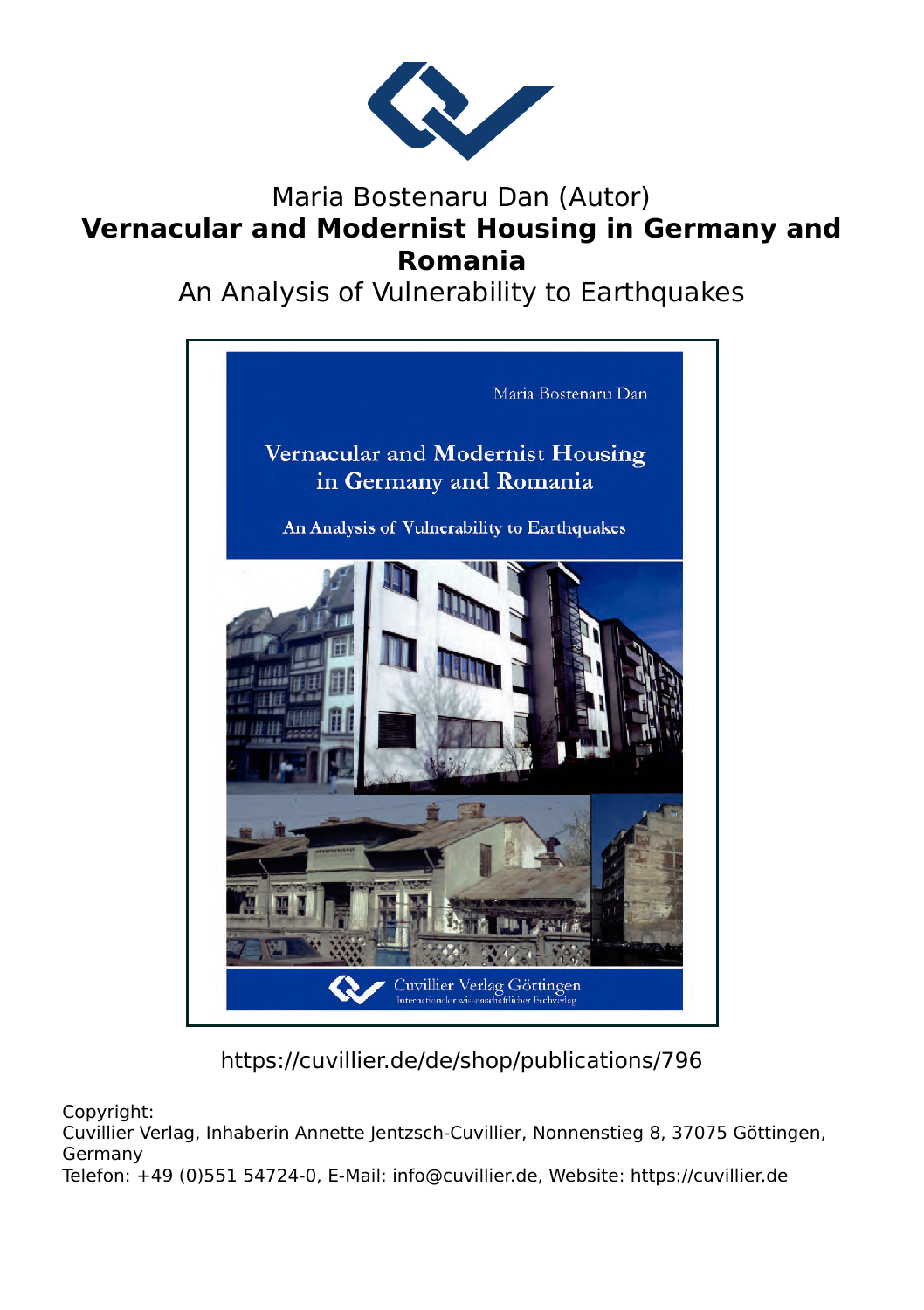## **Traditional housing in Germany: Half-timbered house in the "border triangle" (Fachwerkhaus in Dreiländereck)**

**(Report # 108 in the "World Housing Encyclopedia" http://www.world-housing.net/)**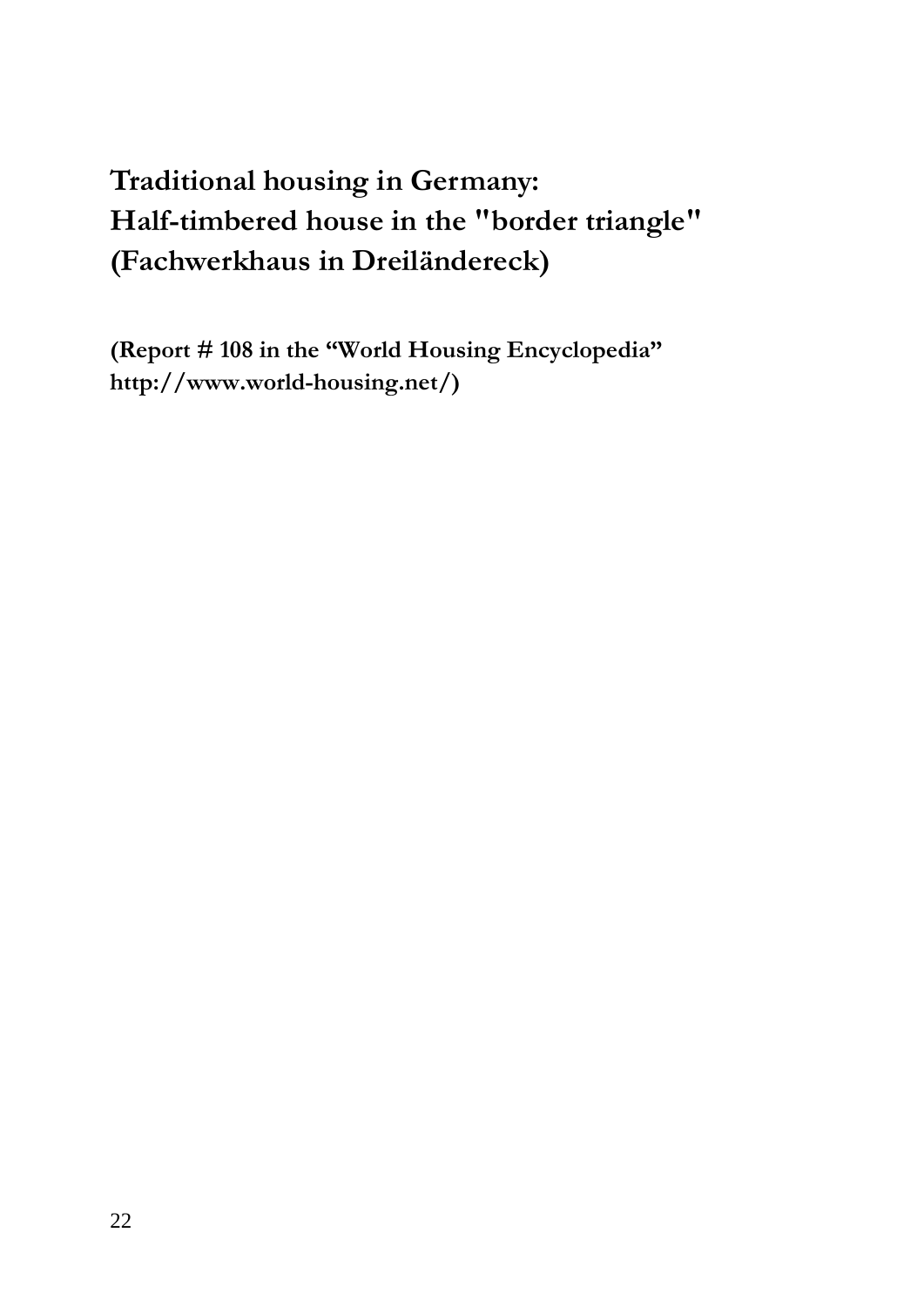## **Summary**

This type of construction can be found in both the urban and rural areas of Germany, Switzerland, northern France, and England. The main loadbearing structure is timber frame. Brick masonry, adobe, or wooden planks are used as infill materials depending on the region. This report deals with the two latter types, because they are located in areas where strong earthquakes occur every century. However, this construction has proven particularly safe, and some of the buildings have existed for 700 years. These buildings have characteristic windows and a rectangular floor plan, with rooms opening to a central hall, which were later replaced by a courtyard. Typically, each housing unit is occupied by a single family. While in the past this was the housing of the poor, today affluent families live in these historic buildings. The load-bearing structure consists of a timbered joists and posts forming a single system with adobe or wooden infill. The walls consist of a colonnade of pillars supported by a threshold on the lower side and stiffened by crossbars and struts in the middle. On the upper part they are connected by a "Rahmholz." The roof is steep with the gable overlooking the street. The floors consist of timber joists parallel to the gable plane with inserted ripples. The only notable seismic deficiency is the design for gravity loads only, while numerous earthquake-resilient features - the presence of diagonal braces, the achievement of equilibrium, the excellent connections between the bearing elements, the similar elasticity of the materials used (wood and eventually adobe) and the satisfactory threedimensional conformation - have completely prevented patterns of earthquake damage. Since 1970, buildings in Switzerland are regulated by earthquake codes (latest update 1989). The 2002 edition will incorporate EC8 recommendations.

## **1. General Information**

This kind of building can be found in Switzerland (fig. 2-2) in regions located at a specific distance from mountainous areas, in northern France (figures 2-6 and 2-7), and in southern (fig. 2-3) to central (fig. 2-5) Germany as well as in Tirol. Uhde (1903) documents the existence of such buildings in France in Normandie, Bretagne and Alsace (Dreux, Laval, Annonay, Bayeux/stone infilled), Morlaix, Dol, Yville, Compiegne/stone infilled, Rouen, Rheims, Abbeville, Boulogne,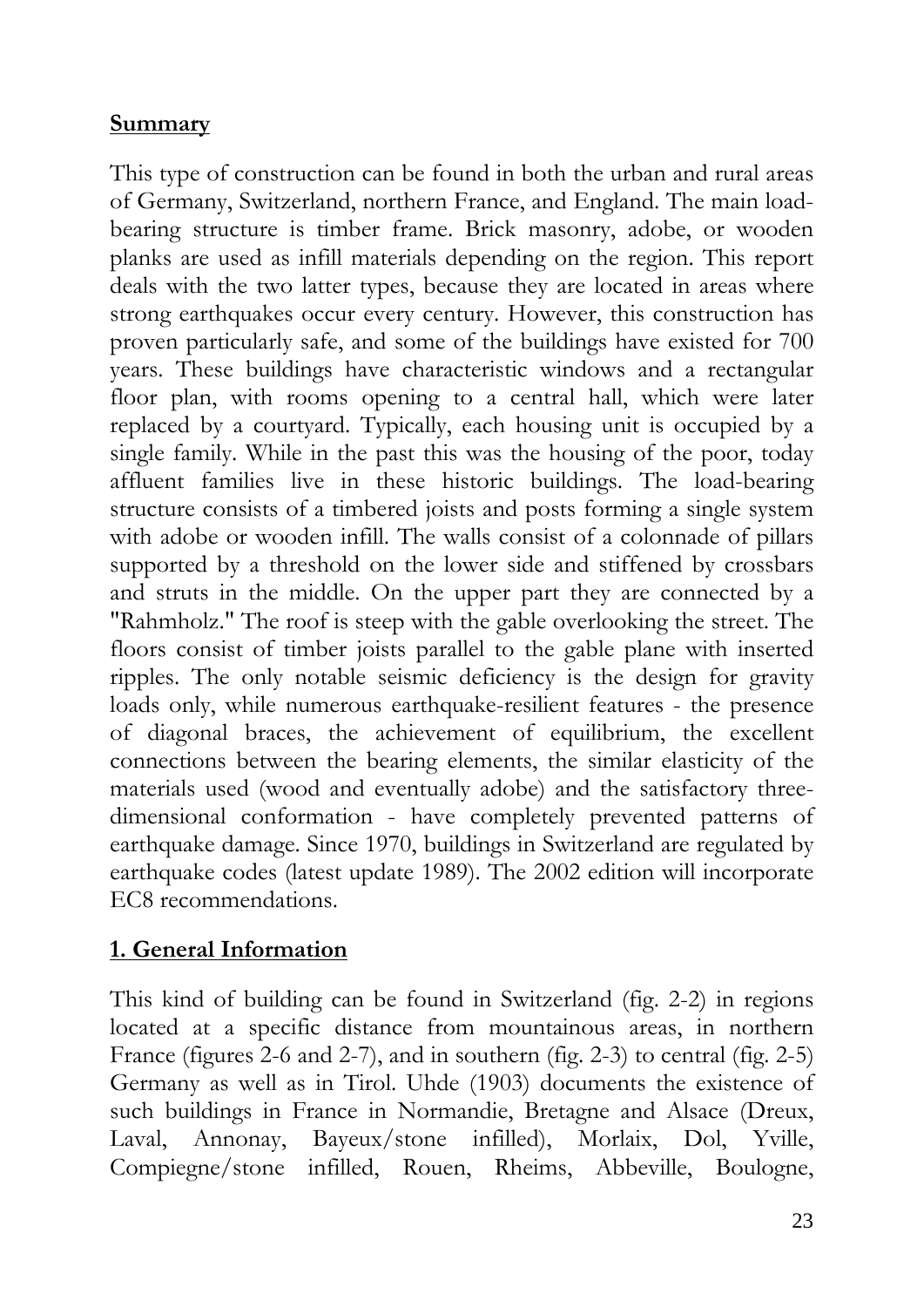Beauvais, Angers, Lisieux, St. Brieux, Caen, Strassbourg). Except in central Germany, these areas are affected by Alpine earthquakes with epicenters originating in Switzerland. The earthquake on the  $22<sup>nd</sup>$  of April, 1884 was recorded to badly damage the area of Essex in England. Buildings of this type remained nevertheless well preserved. Some of many half timbered house in the town centre of Colchester, Essex, England are illustrated on http://www.camulos.com/virtual/guidec.htm (2004), the Virtual Tour of Colchester. Uhde (1903) documents such buildings in England (Shrewsbury, Coventry, Cheshire, Lanchshire, Darthmouth, York, Bristol, Chester). This type of housing construction is commonly found in both rural and urban areas.

See figure 2-1 for examples of urban and rural buildings of this type in southern and central Germany.

This construction type has been in practice for less than 100 years.

Currently, this type of construction is being built. In Germany, there are about 2 million houses of this type (source: http://www.fachwerk.de/fachwerkhaus/fachwerk.html, 2004). The "new" ones began to be built after 1970 (fig. 2-4). This type of housing has been constructed in this area since Roman times (Uhde, 1903). The first documented building is a house constructed with 2 upper and 2 roof stories in Marburg in 1320. Most of those still existing, however, are 150 years older than this one. The historical development can be seen at: http://www.fachwerk.de/fachwerkhaus/15\_Jahrhundert.html (2004) - $15^{t\bar{h}}$  century

http://www.fachwerk.de/fachwerkhaus/16\_Jahrhundert.html (2004) -  $16<sup>th</sup>$  century

http://www.fachwerk.de/fachwerkhaus/17\_Jahrhundert.html (2004) -  $17<sup>th</sup>$  century

http://www.fachwerk.de/fachwerkhaus/18\_Jahrhundert.html (2004) -  $18<sup>th</sup>$  century

http://www.fachwerk.de/fachwerkhaus/19\_Jahrhundert.html (2004) - $19<sup>th</sup>$  century Particularly relevant ist the information on the homepage of the town of Wetzlar in mid-Germany, featuring a house from exactly 1356 (the year of the big earthquake in Basel, Switzerland); a typical middle age building:

http://www.wetzlarvirtuell.de/asp/main\_frame\_addr.asp?address\_id=1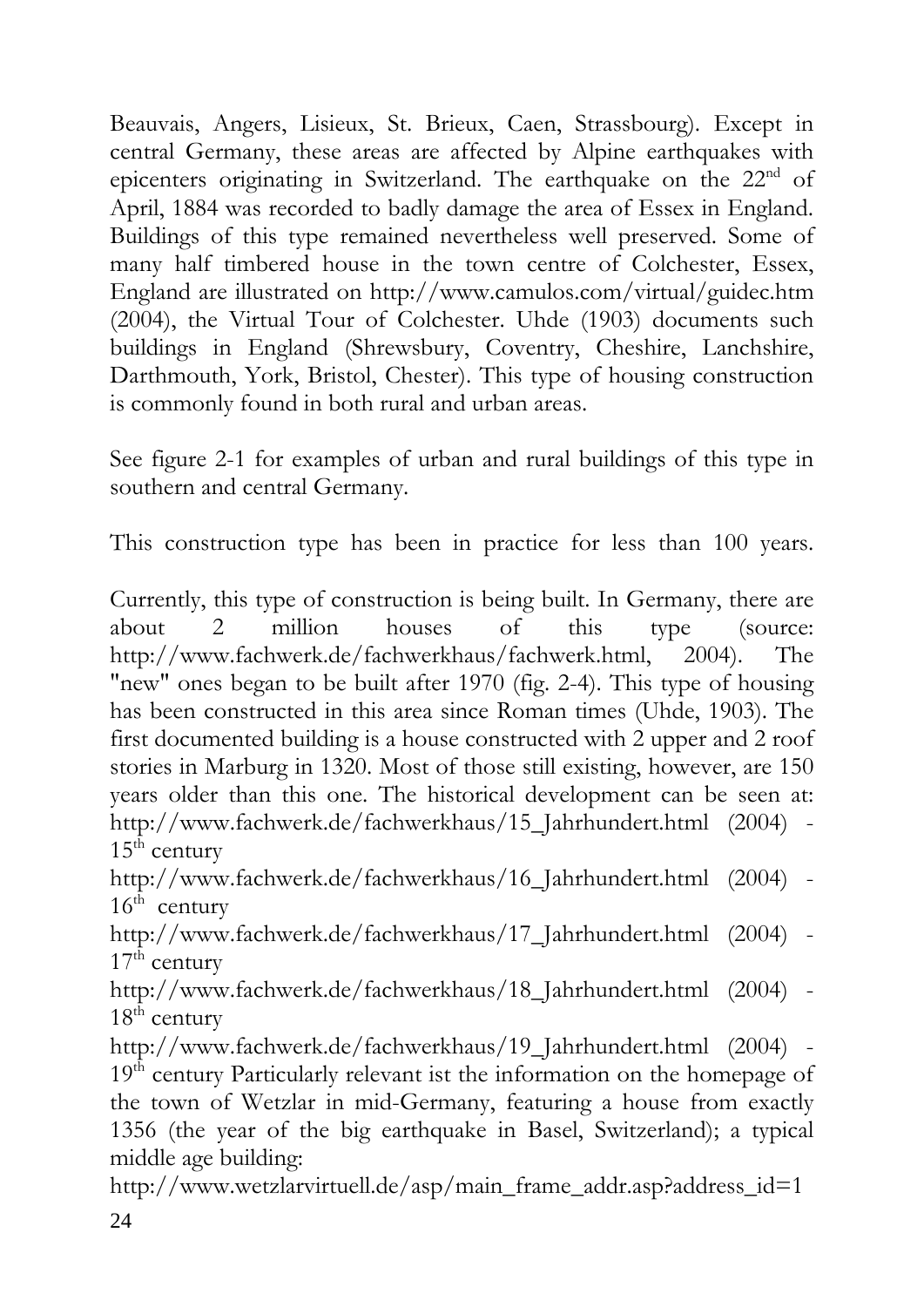15 (2004) Abraxas Basel GmbH (2004) documents on the own webpage their domicile in a half-timbered house in Basel, protected as monument. The construction type is said to correspond to that of the  $12<sup>th</sup>$  century, when the house was built: between two sandstone struts of the church of St. Martin, and that it survived the big earthquake of 1356. The back is built by a natural rock. It has several upper floors and was carefully renovated by the owners over more years: View from inside at: http://www.meteoriten.ch/www/laden1.html (2004); View from outside at: http://www.meteoriten.ch/www/laden.html (2004).



Figure 2-1: "Fachwerk" houses in Germany: a. in an urban area; b. and c. in rural areas; a. and c. southern Germany; b. central Germany. a. and c. photos by Michael Kauffmann, 2004, b. by Maria Bostenaru, 1997.